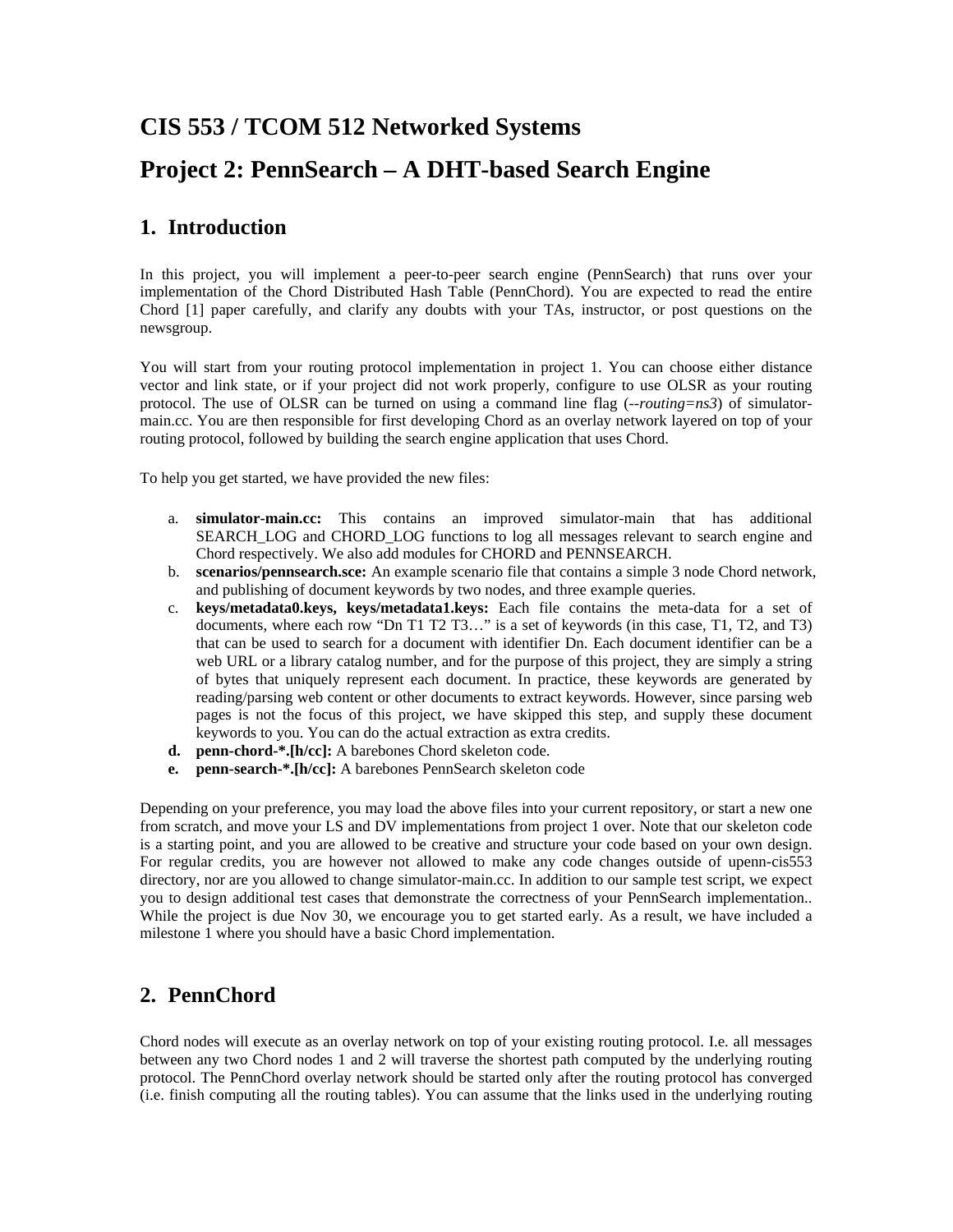protocol computation does not changed while PennChord is executed. Also, not all nodes need to participate in the Chord overlay, i.e. the number of nodes in your underlying network topology may be larger than the number of nodes in the Chord overlay. Your PennChord implementation should include finger tables and the use of 160-bit cryptographic hashes.

## **2.1 Correct Chord Behavior**

We will also be using our own test cases to ensure correct Chord behavior. For simplicity, assume each node only maintains one successor (i.e. the closest node in the clockwise direction). You have to implement the **actual stabilization functionality** described in the Chord paper. In particular, we will check for the following features:

- **Correct lookup.** All lookups routed via Chord has to be proven correct (i.e. reach the correct node via the right intermediate nodes. You need to support the basic Chord API, which is **IPAddr**  $\leftarrow$ **lookup(k)**, as described in lecture. This API is not exposed to the scenario file explicitly, but used by PennSearch to locate nodes responsible for storing a given keyword.
- **Consistent routing.** All nodes agree on lookup(k).
- **Well-formed ring.** For each node n, it's successor's predecessor is itself. One easy way is to make use your *ring state* command described below to ensure that the Chord ring is formed correctly.
- **Correct storage.** Every item K is stored at the correct node (i.e. lookup(k))
- **Performance:** For a given network size, you need to compute and output the average hop count required by Chord lookups that occur during the duration of your simulation. In other words, you implement the code that will capture the number of hops required by each lookup and output using CHORD LOG the average hop count across all lookups when the simulation ends. The average hop count must exclude lookups that are generated during periodic finger fixing.
- **Stabilization protocol.** Enough debugging messages (not too many!) to show us that periodic stabilization is happening correctly. Since stabilization generates large numbers of messages, you should provide mechanisms to turn on/off such debugging in your code.

#### **2.2 Summary of Commands**

- **Start landmark node**: Designate a node as your landmark (i.e. node 0). E.g. "0 PENNSEARCH CHORD join 0" will designate node 0 as the landmark node, since the source and landmark nodes are the same.
- **Nodes join**: A PennChord node joins the overlay via the initial landmark node. E.g. "1 PENNSEARCH CHORD join 0" will allow node 1 to join via the landmark node 0. Once a node has joined the network, items stored at the successor must be redistributed to the new node according to the Chord protocol. For simplicity, you can assume all joins and leaves are sequential, i.e. space all your join events far apart such that the successors and predecessors are updated before the next join occurs.
- **Voluntary node departure**: A PennChord node leave the Chord network by informing its successor and predecessor of its departure. E.g. "1 PENNSEARCH CHORD leave" that will result in node 1 leaving the PennChord network. All data items stored should be redistributed to neighboring nodes accordingly. For simplicity, you can assume all joins and leaves are sequential.
- **Ring state debug**: At any node X, a "X PENNSEARCH CHORD ringstate" command will initiate a *ring output message* that initiates from node X, and traverse the entire Chord ring in a clockwise direction to output all successors and predecessors. This message will terminate at the initiating node X. Each node *curretNodeAddr* that receives the message will generate the following output in a single line using CHORD\_LOG:
	- o *RingState<currentNodeKey>: Pred<predNodeNum, predKey>, Succ<succNodeNum, succKey>*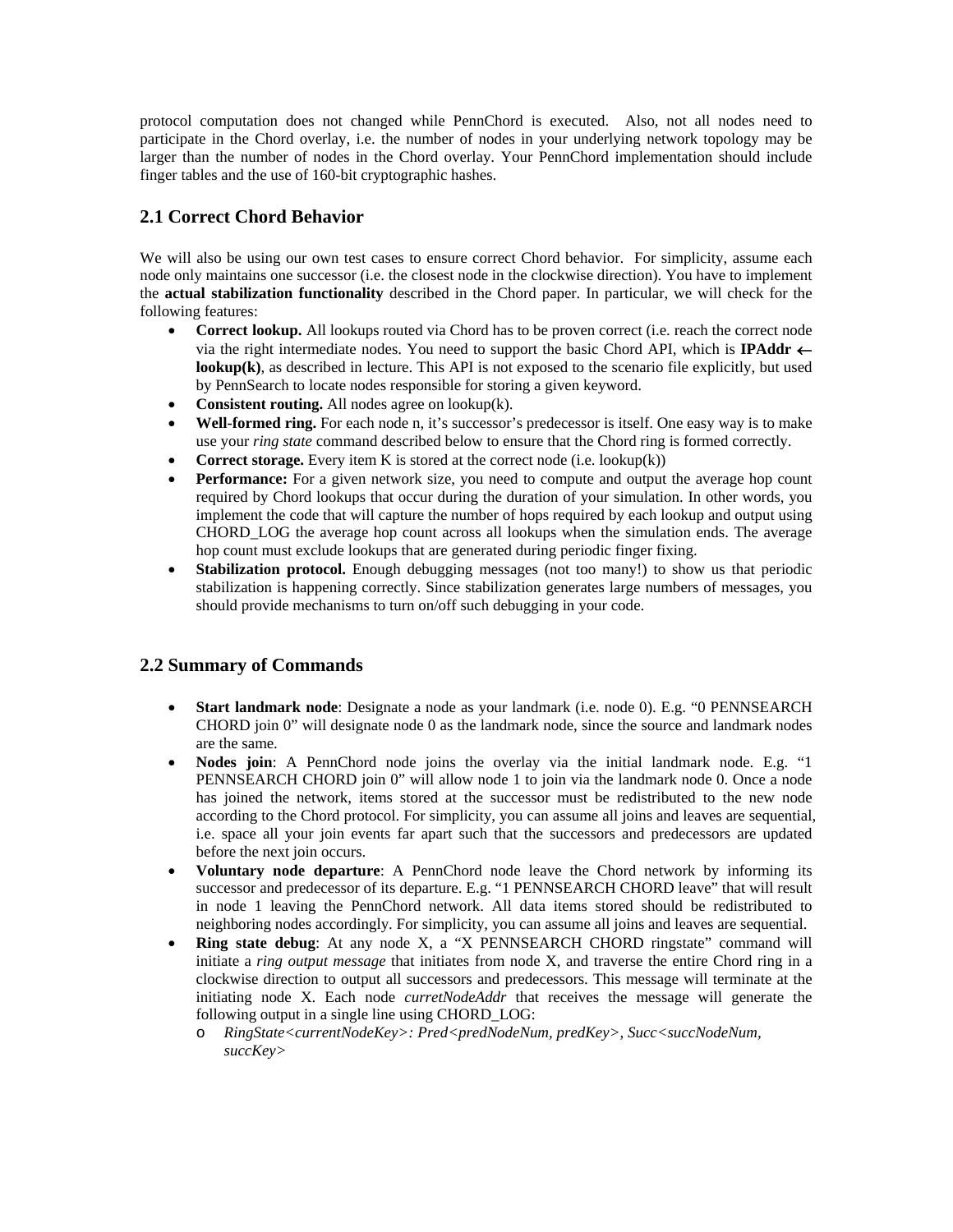#### **2.3 Debug logs for grading purposes**

For grading purposes, in addition to ring state output above, we require the following information to be printed using CHORD\_LOG. All Chord identifiers should be printed in hexadecimal.

**Lookup issue debug:** Every time a node issues a lookup request, the following message is printed: o *LookupIssue< currentNodeKey,targetKey>*

**Lookup forwarding debug:** Every time a node forwards a lookup request, the following message is printed:

o *LookupRequest<currentNodeKey>: NextHop<nextAddr, ,nextKey, targetKey>.* 

**Lookup results debug:** Every time a node returns a result in response to a lookup request back to the node that originated the initial lookup request, the following message is printed:

o *LookupResult< currentNodeKey, targetKey, originatorNode>*

Note that there are no specific commands that will generate lookups. They are generated either by Chord's periodic finger fixing, or PennSearch's invocation of PUBLISH and SEARCH (see below). For our testing purposes, you must leave out lookups generated by finger fixing in the CHORD\_LOG output, but only print out lookups that are initiated by PennSearch. You can differentiate lookups within Chord, by setting a Boolean flag to true for each lookup generated via finger fixing, and false otherwise.

### **3. PennSearch**

To test your Chord implementation, we will require you to write PennSearch, which is a simple keyword based search engine.

#### **3.1 Basics of Information Retrieval**

We first provide some basic knowledge that you would need to understand keyword-based information retrieval. We consider the following three sets of document keywords, one for each of Doc1, Doc2, and Doc3:

Doc1 T1 T2 Doc2 T1 T2 T3 T4 Doc3 T3 T4 T5

Doc1 is searchable by keywords T1 or T2. Doc2 is searchable by T1, T2, T3, and T4, and Doc3 is searchable by T3, T4, and T5. Typically, these searchable keywords are extracted from the actual documents with identifiers Doc1, Doc2, and Doc3.

Based on these keywords, the *inverted lists* are {Doc1, Doc2} for T1, {Doc1, Doc2} for T2, {Doc2, Doc3} for T3, {Doc2, Doc3} for T4, and {Doc3} for T5. Each *inverted list* for a given keyword essentially stores the set of documents that can be searched using the keyword. In a DHT-based search engine, for each inverted list Tn, we store each list at the node whose Chord node is responsible for the key range that includes hash(Tn).

A query for keywords "T1 AND T2" will return the document identifiers "Doc1" and "Doc 2", and the results are obtained by intersecting the sets {Doc1, Doc2}, and {Doc2, Doc3}, which are the inverted lists of T1 and T2 respectively. We only deal with AND queries in PennSearch, so you can ignore queries such as "T1 OR T2".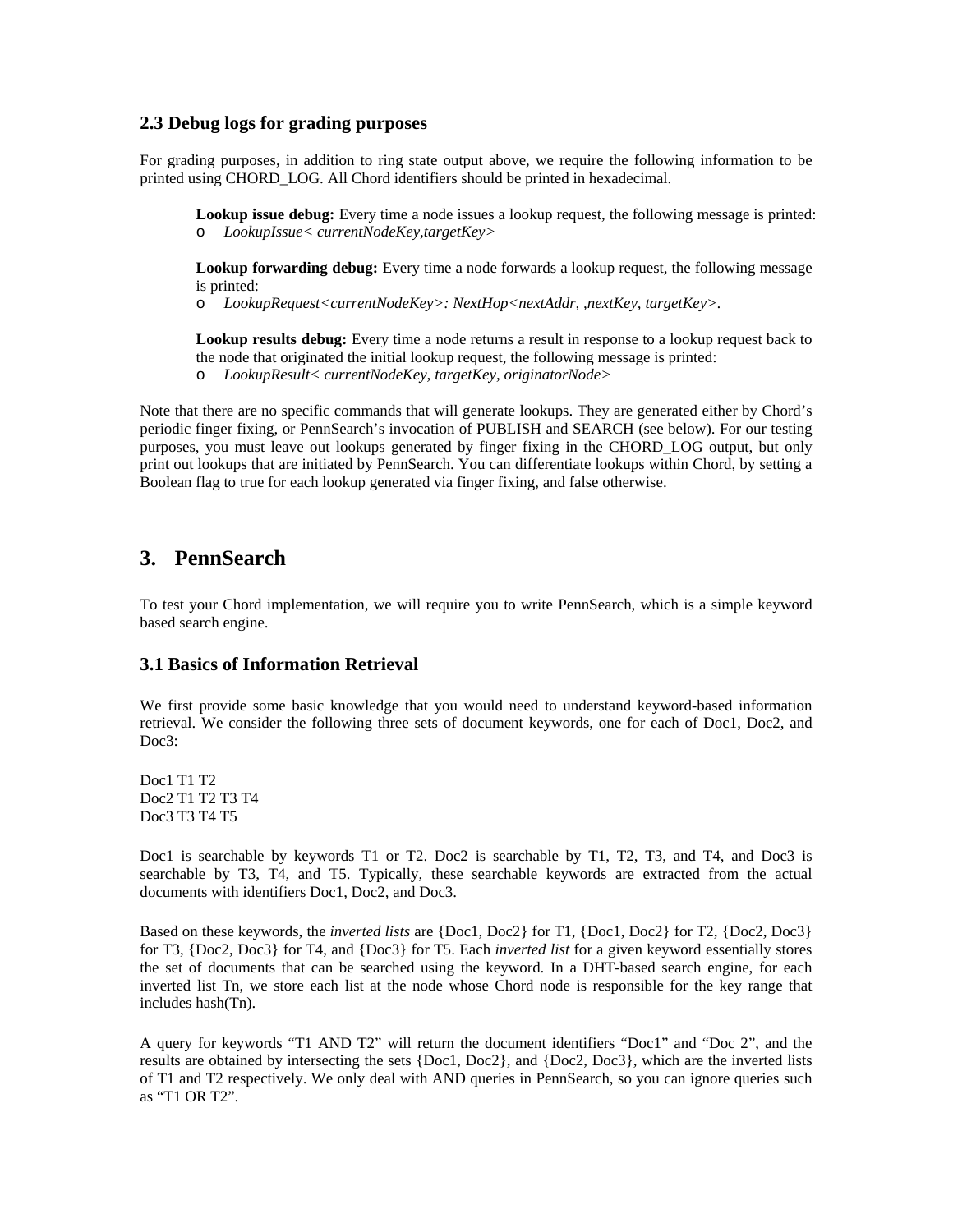Note that the query result is not the actual content of the documents, but rather the document identifiers that represent documents that include both T1 and T2. In typical search engine, an extra document retrieval phase occurs at this point to fetch the actual documents. We consider the actual document content retrieval step out of scope of this project, although it is included as one of the extra credits.

#### **3.2 Summary of Commands**

- **Inverted list publishing.** "2 PENNSEARCH PUBLISH metadata0.keys" means that node 2 reads the document metadata file named *metadata0.keys.* Node 2 then reads each line, which is of the form "Doc0 T1 T2 T3 …", which means that the Doc0 is searchable by T1, T2, or T3. After reading the metadata0.keys file, node 2 constructs an inverted list for each keyword it encounters, and then publishes the respective inverted indices for each keyword into the PennChord overlay. For instance, if the inverted list for "T2" is "Doc1, Doc 2", the command publishes the inverted list "Doc1, Doc2" to the node that T2 is hashed to. This node can be determined via a Chord lookup on hash(T2). As a simplification, the inverted lists are append-only, i.e. new DocIDs are added into a set of existing document identifiers for a given keyword, but never deleted from an inverted list.
- **Search query.** "1 PENNSEARCH SEARCH 4 T1 T2" will initiate the search query from node 1, and take the following steps via node 4:
	- **a)** Retrieve the inverted list of T1 from the node that is T1 is hashed to;
	- **b**) Send the list retrieved in step a) to the node that T2 is hashed to;
	- **c)** Send the intersection of the inverted lists of T1 and T2 as the final results back either directly back to node 1, or to node 4 (which forwards the results to node 1). If there are no matching documents, a "no result" is returned to node 1.

For simplicity, you can assume there is no search optimization, so inverted lists are intersected based on left-to-right ordering of search terms. Note that the search may contain arbitrary number of search terms, e.g. "1 PENNSEARCH SEARCH 4 T1 T2 T3".

#### **NOTES:**

- You can assume that each document identifier appears in only one metadataX.keys file. For instance, if node 0 publishes metadata0.keys, and node 1 publishes metadata1.keys, you can assume that both files do not contain overlapping document identifiers. This emulates the fact that in practice, each node will publish inverted indexes for documents that it owns, and one can make the assumption that each node owns a unique set of documents.
- On the other hand, each searchable keyword may return multiple document identifiers. For instance, there are two documents Doc2 and Doc3 that can be searched using the keyword T3.
- You can assume that only nodes that participate in the PennSearch overlay can have permission to read document keywords and publish inverted indexes. For instance, in our penn-search.sce, only nodes 0, 1, and 2 are allowed to publish inverted indexes, although there may be more nodes in the underlying topology.
- Nodes, which are outside the Chord network, may initiate SEARCH by contacting any node, which is part of the PennSearch overlay. For instance, in our example command above, "1 PENNSEARCH SEARCH 4 T1 T2" means that node 1 (which may be a node outside the PennSearch overlay) can issue a search query for "T1 and T2" via node 4, which is already part of the PennSearch overlay.

#### **3.3 Debug logs for grading purposes**

For grading purposes, we require the following information to be printed using SEARCH\_LOG:

**Inverted list publish debug:** Whenever a node publishes a new inverted list entry, the following debug message is generated: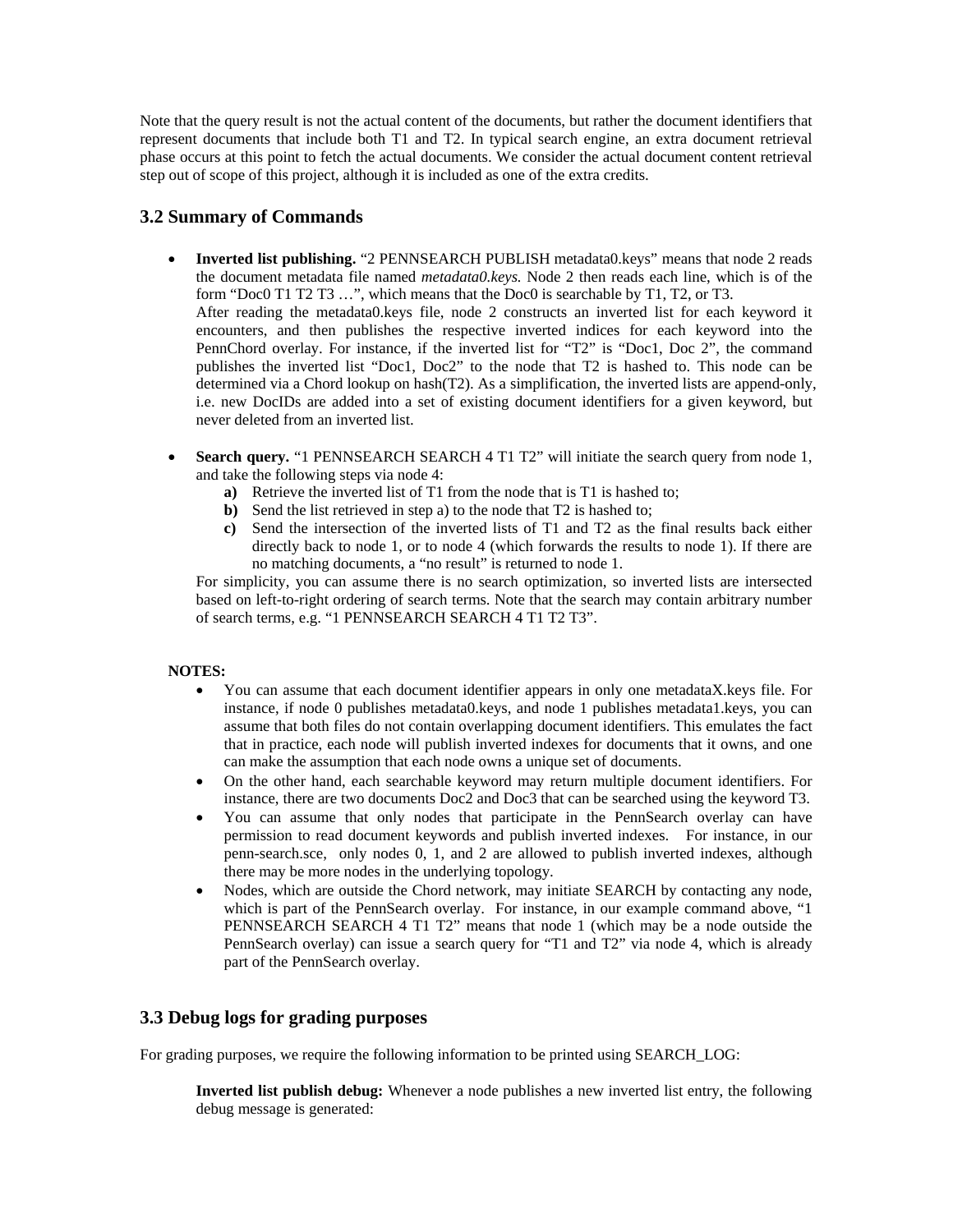o *Publish< keyword, docID>* 

**Inverted list storage debug:** Whenever a node (that the keyword is hashed to) receives a new inverted list entry to be stored, the following debug message is generated:

o *Store< keyword, docID>* 

Note that if CHORD\_LOG is turned on, this means that between each Publish and Store output message, we should see a series of lookup output messages

**Search debug:** Whenever a node issues a search query with terms T1, T2,…,Tn, output o *Search< T1,T2,…Tn>* 

**Inverted list shipping debug:** For each inverted list <docIDList> being shipped in the process of the search, output:

o *InvertedListShip< targetKeyword, docIDList>* 

**Search results debug:** At the end of intersecting all keywords (T1, T2,…,Tn), output the final document list <docIDList> that is being sent back to the initial query node:

o *SearchResults< queryNode, docIDList>* 

**Empty search results debug:** In the process of the search, if any intermediate node results in an empty inverted list to be sent back to the initial query node, output:

o *SearchResults< queryNode, "Empty List">* 

## **4. Extra credits:**

We have suggested several avenues for extra credit, to enable students to experiment with the challenges faced in designing the Chord protocol to work 24x7 over the wide-area. Note that doing extra credit is entirely optional. We offer extra-credit problems as a way of providing challenges for those students with both the time and interest to pursue certain issues in more depth.

For each extra credit  $X(0,1,2,...)$ , rename your upenn-cis553 folder as proj2ecX login, where login is your eniac login name. Next, use the command **"turnin –c cis553 –p proj2ecX <proj2ecX\_login>"** on eniac to submit your code. Note that you have to submit the entire upenn-cis553 directory, including documentation and scenario files.

For easy grading and submission, feel free to combine your extra credit source code, test cases, and design writeup with the regular credit. **You should only do this if you are very confident that your extra credit implementation does not break the regular credit implementations.** 

Some suggested extra credits:

- **a) Bandwidth efficient search engine (10%):** The basic PennSearch can be enhanced to save bandwidth as follows: perform the intersection of keywords starting from the one with smallest inverted list, and use of bloom filters. Implement these features and show that your implementation results in lower bandwidth utilization compared to the regular implementation.
- **b) Enhanced search features (10%, 5%, 5% respectively)**: Enhanced your search engine with at least the following features (each of which is worth 5%):
	- o Generating the document keywords (e.g. metadata0.keys, metadata1.keys) with actual web pages (>20) that you have downloaded, and replacement docID with actual URLs. After returning the search results, fetch the actual documents themselves. **Do the last step sparingly so as not to overload existing web servers with your http requests.**
	- o Rank search results based on a reasonable search metric, such as TF-IDF.